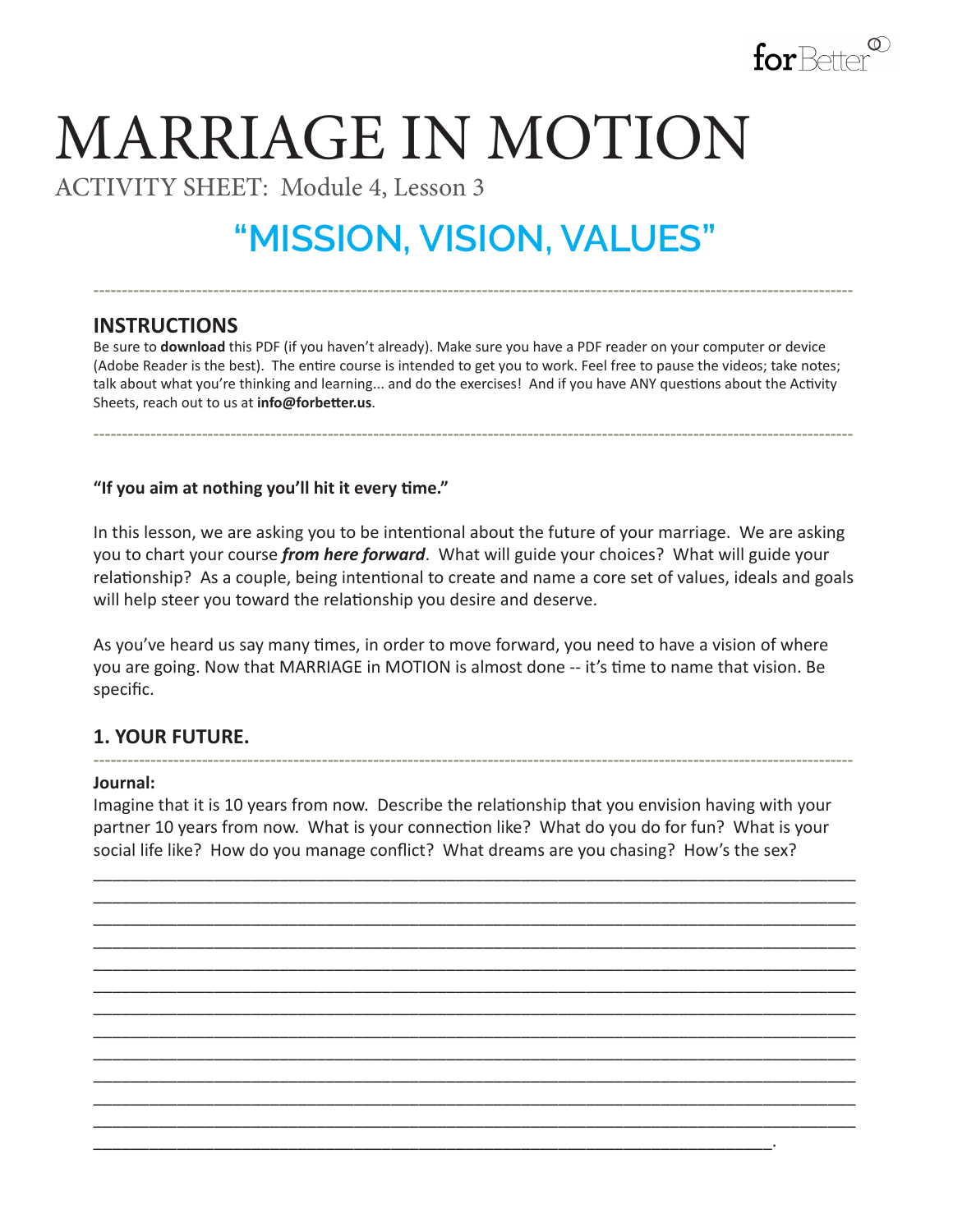#### **3 Priorities:**

Now that you have your dream relationship in your mind, I want you to only think about the next 90 days.

What 3 things do you need to prioritize that will move you closer toward achieving that dream relationship? Write those three things down below.

If you want to have more meaningful connections, maybe you need to hire a babysitter so you can go on weekly date nights. If you dream of traveling to Paris, do some research about the city and discuss points of interest over dinner at a French restaurant. Create a budgedt.

You get the idea – whatever you want for your relationship 90 days from now – NAME IT, and then start taking small steps in that direction NOW.

Here are three key priorities:

| 1. |                |  |  |  |
|----|----------------|--|--|--|
|    |                |  |  |  |
|    | a.             |  |  |  |
|    | b.             |  |  |  |
|    | c.             |  |  |  |
|    |                |  |  |  |
| 2. | $\sim 10^{-1}$ |  |  |  |
|    |                |  |  |  |
|    | a.             |  |  |  |
|    | b.             |  |  |  |
|    | c.             |  |  |  |
|    |                |  |  |  |
| 3. |                |  |  |  |
|    |                |  |  |  |
|    | a.             |  |  |  |
|    | b.             |  |  |  |
|    | c.             |  |  |  |
|    |                |  |  |  |

#### **3 Actionable Steps:**

Above you have identified 3 things you will prioritize in the next 90 days that will move you closer toward achieving the kind of relationship you are committed to having.

Below each priority, you will notice 3 spaces. These spaces are for you to write the three actionable steps you will take to move you toward achieving those accomplishments.

Keep this sheet of paper in a place where you can reference your priorities and your actionable steps over the next 90 days. In fact, you have a better chance of accomplishing these goals if you write them on a note card and put in your wallet. And an even greater chance if you pull that card out and scan it each day. Whatever you do, keep moving forward.